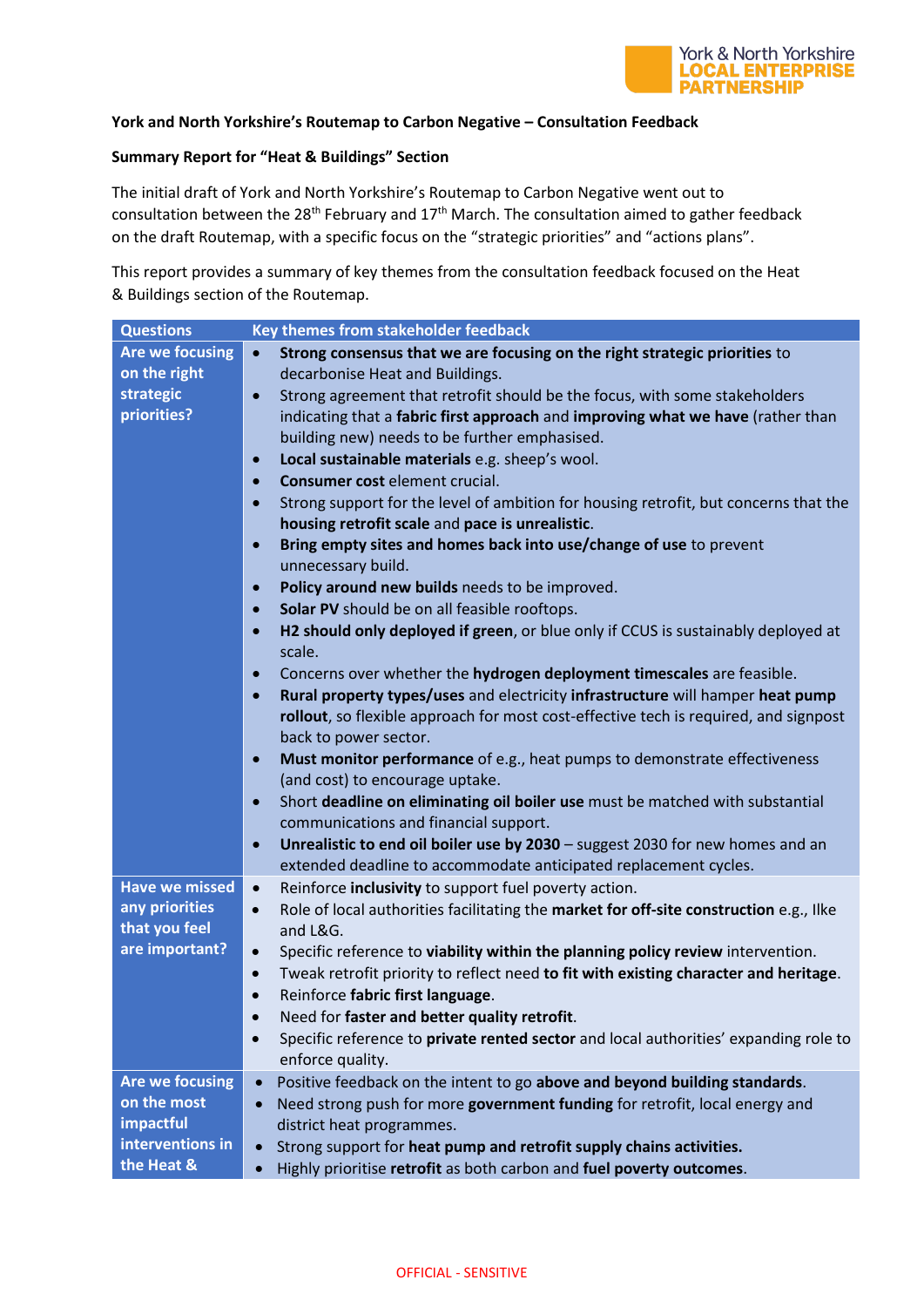

| <b>Buildings Sector</b><br><b>Action Plan</b><br>("How"<br>section)?                                              | Retrofit one-stop-shop vital and fast (Jan 2023) - use Carbon Coop model.<br>$\bullet$<br>Use Historic England's existing evidence on historic buildings - local good<br>$\bullet$<br>practice examples would be good too.<br>Suggested addition to the Community Buildings Decarbonisation action: Seek to<br>$\bullet$<br>quantify the overall investment needed to achieve the community building<br>heating changes needed to meet the targets. Develop cost/benefit models from<br>the feasibility studies for others to apply to their business models. Add into the<br>financial modelling wider economic and social impacts from the changes, such as<br>local job opportunities and sustaining community facilities providing many<br>wellbeing benefits.                                                                                                                                                                                                                                                                                                                                                                                                                                                                                                                                          |
|-------------------------------------------------------------------------------------------------------------------|-------------------------------------------------------------------------------------------------------------------------------------------------------------------------------------------------------------------------------------------------------------------------------------------------------------------------------------------------------------------------------------------------------------------------------------------------------------------------------------------------------------------------------------------------------------------------------------------------------------------------------------------------------------------------------------------------------------------------------------------------------------------------------------------------------------------------------------------------------------------------------------------------------------------------------------------------------------------------------------------------------------------------------------------------------------------------------------------------------------------------------------------------------------------------------------------------------------------------------------------------------------------------------------------------------------|
| Do you feel<br>there are any<br>gaps in the<br>interventions to                                                   | Push for solar on existing buildings.<br>$\bullet$<br>Recognition of whole life carbon cost of replacing heating technology ahead of<br>$\bullet$<br>natural cycles.<br>Carbon neutral churches - learn from Craven trial and roll out.<br>$\bullet$                                                                                                                                                                                                                                                                                                                                                                                                                                                                                                                                                                                                                                                                                                                                                                                                                                                                                                                                                                                                                                                        |
| ensure York &<br><b>North Yorkshire</b><br>reaches net<br>zero by 2034<br>and carbon<br>negative by<br>2040?      | Enabling heat networks.<br>$\bullet$<br>Pilot and test new finance models for largescale retrofit (including private<br>$\bullet$<br>retrofit).<br>More cash and faster rollout across the board.<br>$\bullet$<br>Schools and colleges - quantify carbon emissions and project their potential<br>$\bullet$<br>impact to get them involved.<br>Further research on understanding travel patterns.<br>$\bullet$<br>Guidance for businesses on changing their business models for lower emissions.<br>$\bullet$<br>Link between local evidence base and influencing government policy (e.g.<br>$\bullet$<br>archetypal retrofit) to make case for scale of challenge.<br>Gap in communications around non-obtrusive and non-technical changes to<br>$\bullet$<br>reduce home energy demand.                                                                                                                                                                                                                                                                                                                                                                                                                                                                                                                   |
|                                                                                                                   | Innovation for smaller, quieter heat pumps.<br>$\bullet$<br>Challenging to get traditional buildings up to EPC $C$ – instead focus more on solar<br>$\bullet$<br>on commercial to offset.                                                                                                                                                                                                                                                                                                                                                                                                                                                                                                                                                                                                                                                                                                                                                                                                                                                                                                                                                                                                                                                                                                                   |
| <b>Please detail</b><br>below any<br>further<br>feedback that<br>you would like<br>to provide on<br>this section. | Specific terminology correction - pg 31 line 5 - change "nitrous oxides" to<br>$\bullet$<br>"nitrogen oxides" (different chemicals)<br>Do we need to lobby for more smart meters with Smart GB?<br>$\bullet$<br>Requirement for nuance in retrofitting plans, to reflect wide-ranging nature of<br>(particularly) heritage buildings, must be built in at outset, to deliver targeted<br>skills and programmes for character-sympathetic retrofit.<br>Specific reference of viability needed as 'going further and faster' than the Future<br>$\bullet$<br>Homes Standard will be very difficult.<br>Permitted development rights are a national government issue - reflect by<br>$\bullet$<br>adding to 'influencing government'.<br>Clarify 'relax conservation area planning' to 'explore relaxing' in collaboration<br>$\bullet$<br>with Historic England.<br>Feed into Local Plan reviews at District and then at NYC level<br>$\bullet$<br>Use lessons from the Energy Efficiency Advice Centre/Yorkshire Energy<br>$\bullet$<br>Partnership to develop one-stop-shop that is sustainable<br>Need to engage strongly across the entire buildings supply and maintenance<br>$\bullet$<br>chain (planners, architects, builders, estate agents, buyers, contractors, joiners,<br>electricians, owners). |